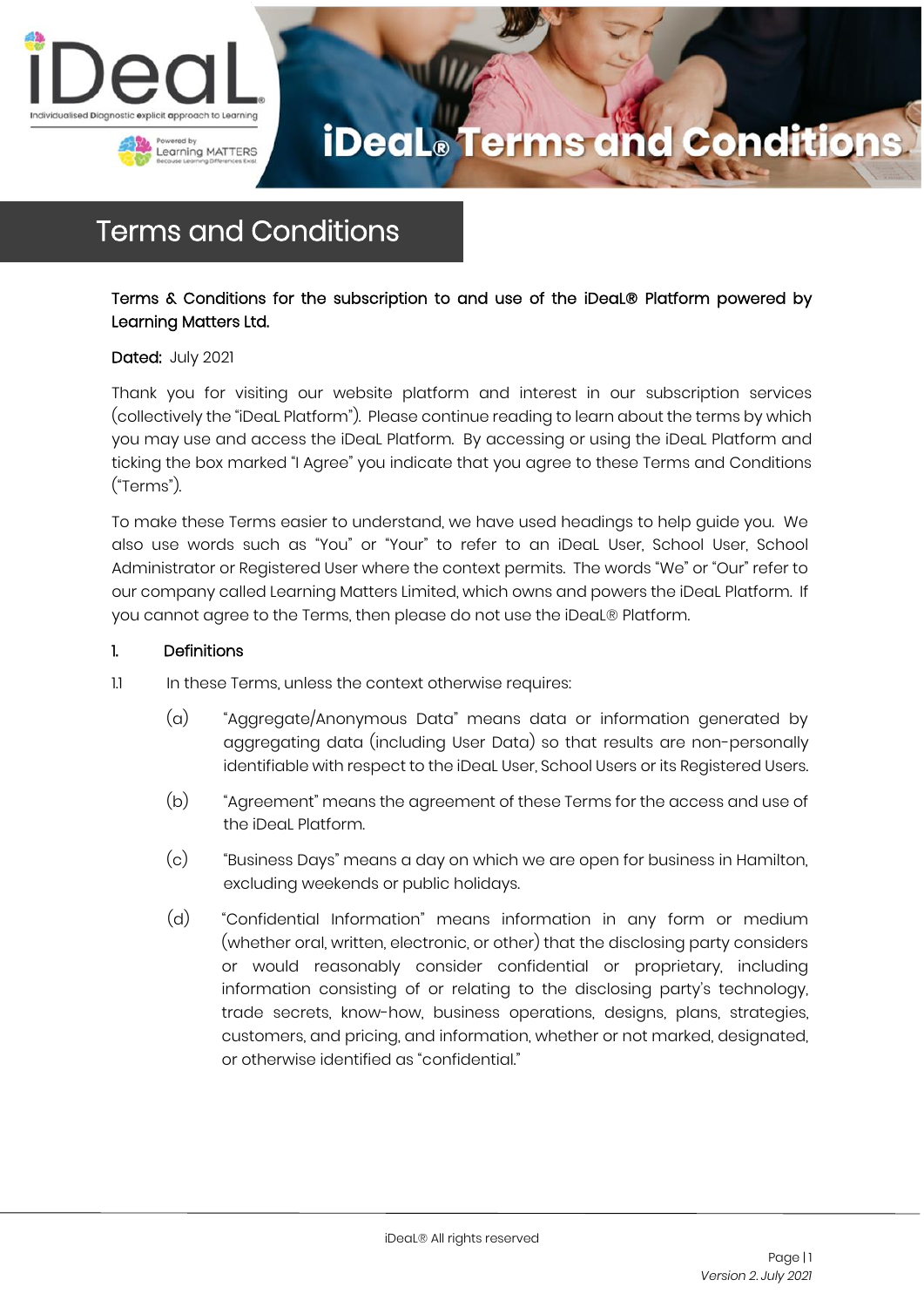

- (e) "Generated Content" means any and all information, text, templates, reports, data, videos, charts, graphs, analysis, educational or technical data, materials or any other information, content or data that is created, processed or generated on the iDeaL Platform, or arises from using or accessing the iDeaL Platform.
- (f) "iDeaL Account" means the account held with Learning Matters Limited to access and use the iDeaL Platform.
- (g) "iDeaL Platform" means all educational materials, information, software, resourcing tools, educational and operational processes, data collection tools, Generated Data, iDeaL Technology, and all Intellectual Property rights, together with all other website platform and portal subscription services provided by Learning Matters Limited from time to time and made available at www.iDeaLlearningapproach.com or www.learningmatters.co.nz or any other website operated by Learning Matters Limited.
- (h) "iDeaL Technology" means the iDeaL Platform any and all related or underlying documentation, technology, code, copyright, know-how, Generated Content, Aggregate/Anonymous Data and Intellectual Property Rights arising from or subsisting in the iDeaL Platform, including anything delivered as part of supporting the iDeaL Platform or any other services, any updates, modifications or derivative works of any of the foregoing.
- (i) "iDeaL User" means a person who registers to use the iDeaL Platform is identified as the holder of the iDeaL Account.
- (j) "Registered User" means any person, specialist educator, teacher, school leaders, or learning assistants other than a School User or iDeaL User that uses the iDeaL Platform with the authorisation of a School User or School Administrator.
- (k) "Intellectual Property Rights" means all industrial and intellectual property rights and interests (including common law rights and interests) of any kind including but not limited to copyright (including rights in computer software), trade mark, service mark, design, patent, data, trade secret, semi-conductor or circuit layout rights, trade, business, domain or company names, moral rights, know how, processes, data entry protocols, or other proprietary rights (whether or not any of these are registered and including any application for registration).
- (l) "Learning Matters Limited" means "Us" or "We" and is the company who owns and provides the website and subscriptions services on the iDeaL Platform.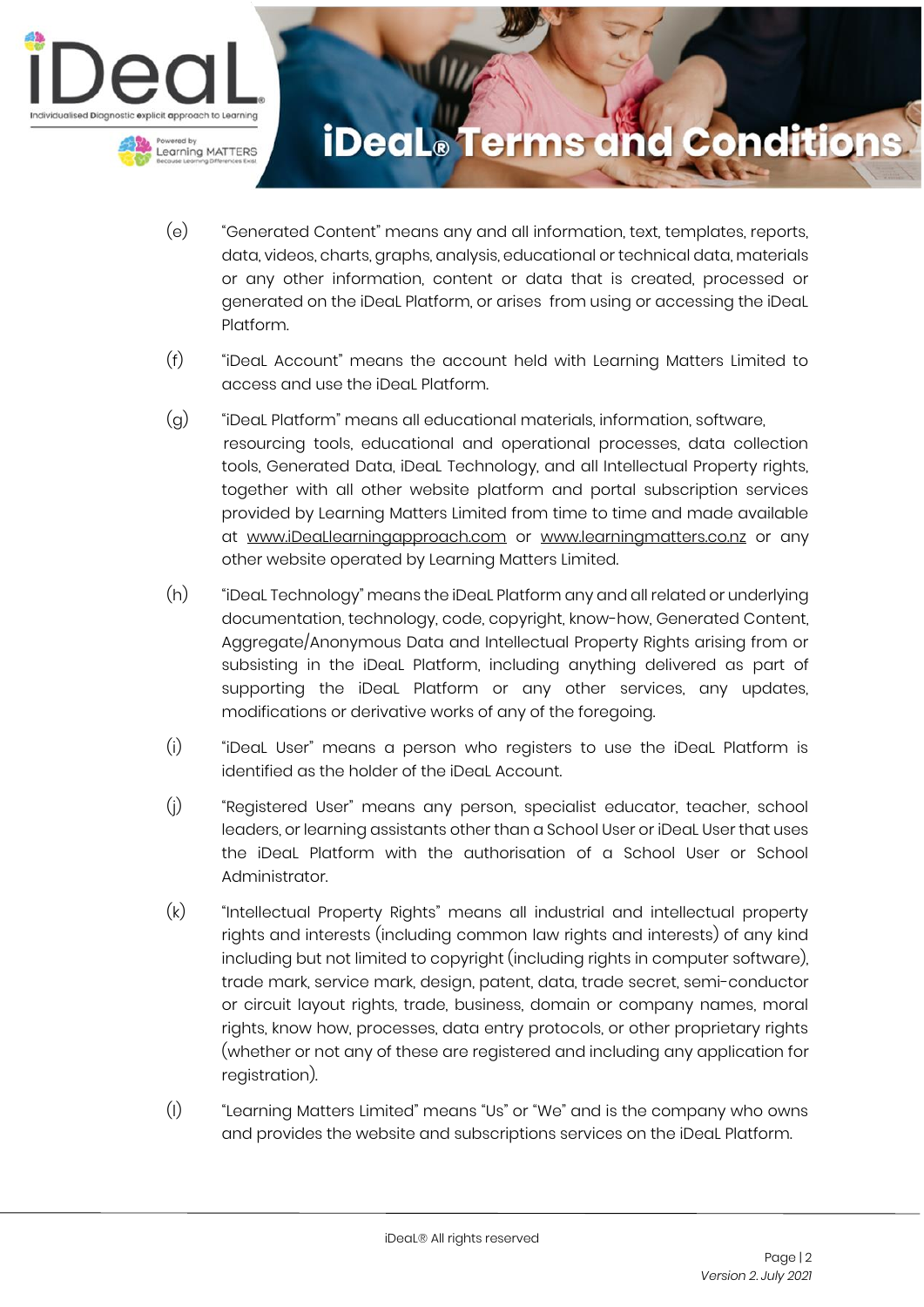

- (m) "Login ID" means a personalised email address and confidential password for each iDeaL User, School User, School Administrator or Registered User, which enables Learning Matters Limited to identify each iDeaL User, School User, School Administrator and Registered User that can be accessed when using the iDeaL Platform. When the Login ID is used by each iDeaL User, School User, School Administrator or Registered User it gives access to the iDeaL Platform and the iDeaL Account.
- (n) "School Administrator" means the person or persons appointed on behalf of the School User to authorise transactions through the iDeaL Account.
- (o) "School Student Data" is any personal information (in any format) that is directly related to any identifiable student that is maintained by an iDeaL User, School User or Registered User and is subject to the Privacy Act 1993 and which is unrelated to iDeaL Platform provided by Learning Matters to the iDeaL User, School User or Registered User or which a School User, iDeaL User or Registered User decides (in its sole discretion) not to be integrated with the iDeaL Platform.
- (p) "School User" means any school or educational provider that holds an iDeaL Account and includes all Registered Users authorised by a School Administrator on behalf of a School User.
- (q) "Subscription Fees" means the subscription fee payable by a School User, iDeaL User or Registered User which covers the use of the iDeaL Platform as updated from time to time by Learning Matters Limited.
- (r) "User Data" means any information, text, images, graphs, charts, data and any other information that is created by an iDeaL User, School User, School Administrator or Registered User and entered or uploaded by an iDeaL User, School User, School Administrator or Registered User into the iDeaL Platform, but excludes School Student Data, Generated Content, Aggregate/Anonymous Data or iDeaL Technology.
- (s) "We" or "Us" means Learning Matters Limited.
- (t) "You" means the iDeaL User, School User, School Administrator or Registered User where the context permits. "Your" has a corresponding meaning.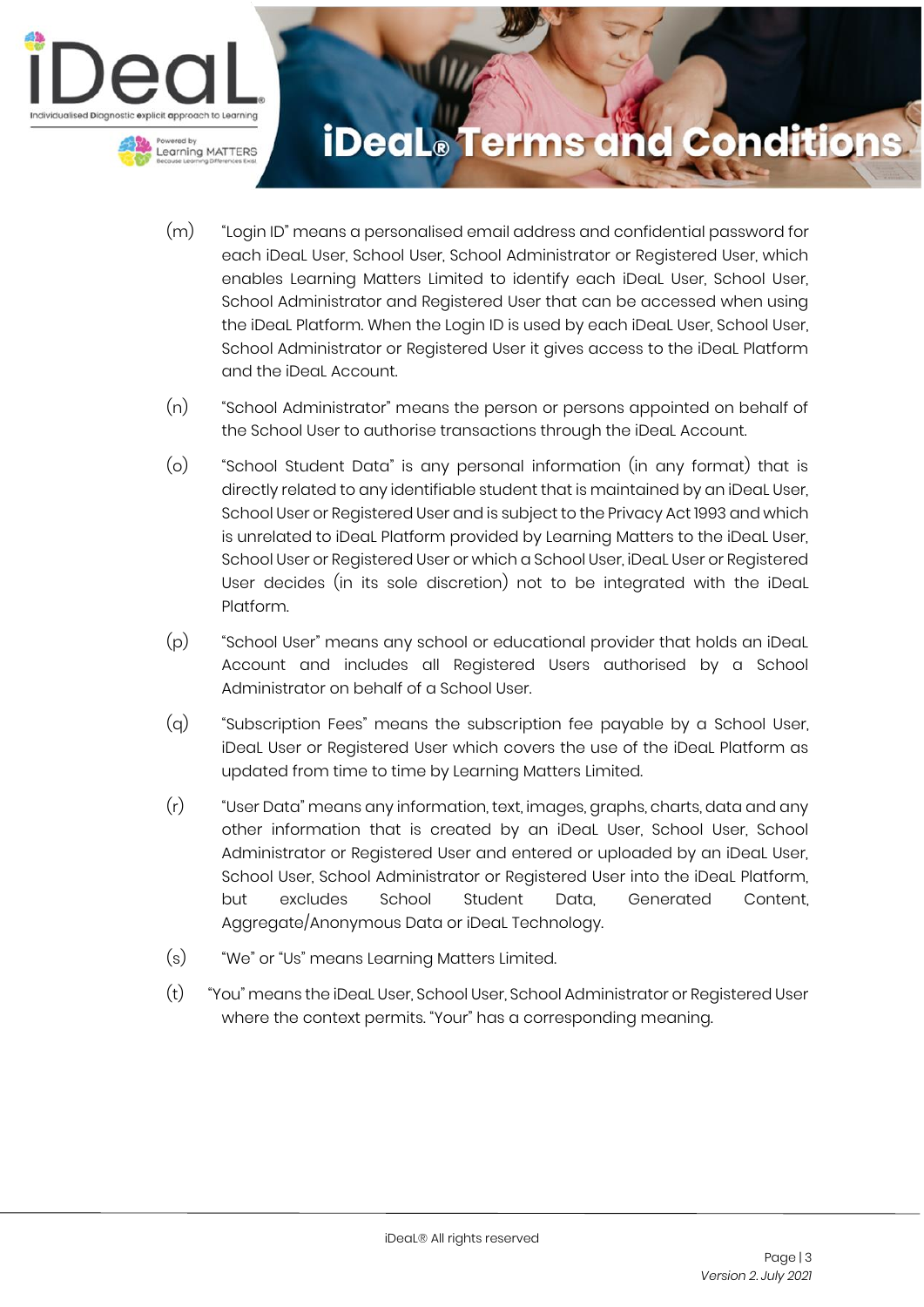

### 2. Creating an Account

2.1 You must provide information to create a Login ID that will be used to set you up as an iDeaL User and access your iDeaL Account. If you are a School User, you will need to register at least one individual as a School Administrator, who has the highest level of rights and responsibilities in relation to the iDeaL Account. Do not sign up as a School User if you do not have the permission to do so. Once you sign up as an iDeaL User or School User, you take full responsibility for controlling how you manage your iDeaL Account, Login ID and who you give access to as an Registered User.

#### 3. School Administrator and iDeaL User Roles and Access

- 3.1 Every School Administrator is also an iDeaL User and the responsibilities of a School Administrator or an iDeaL User may include, but are not limited to, the following:
	- a) creating, editing and administrating the setup of an iDeaL Account or Registered Users who are authorised to access an iDeaL Account;
	- b) assigning and designating levels of access rights for each iDeaL Account or Registered User;
	- (b) resetting Login IDs for iDeaL Users or Registered Users;
	- (c) accessing and using the iDeaL Platform;
	- (d) creating, editing, uploading, viewing, transferring, sending, receiving and sharing User Data and Generated Content on an iDeaL Account;
	- (e) disabling or restricting access to an iDeaL Account; and
	- (f) receiving all notices from us in relation to the iDeaL Platform.
- 3.2 As a School Administrator you must ensure all Registered Users accept these Terms, so they can access and use the iDeaL Platform. You are responsible for all your Registered Users' activity on your iDeaL Account and when accessing and using the iDeaL Platform. Therefore, please keep your Login IDs and other authentication details secure as we are not responsible or liable for any acts or disclosure of information occurring due to unauthorised use. Please let us know if you think the security of your iDeaL Account has been compromised.

### 4. Registered User Role and Access

4.1 As a School User you may provide access to your iDeaL Account to a specialist educator, teachers, school leaders, or learning assistants ("Registered User").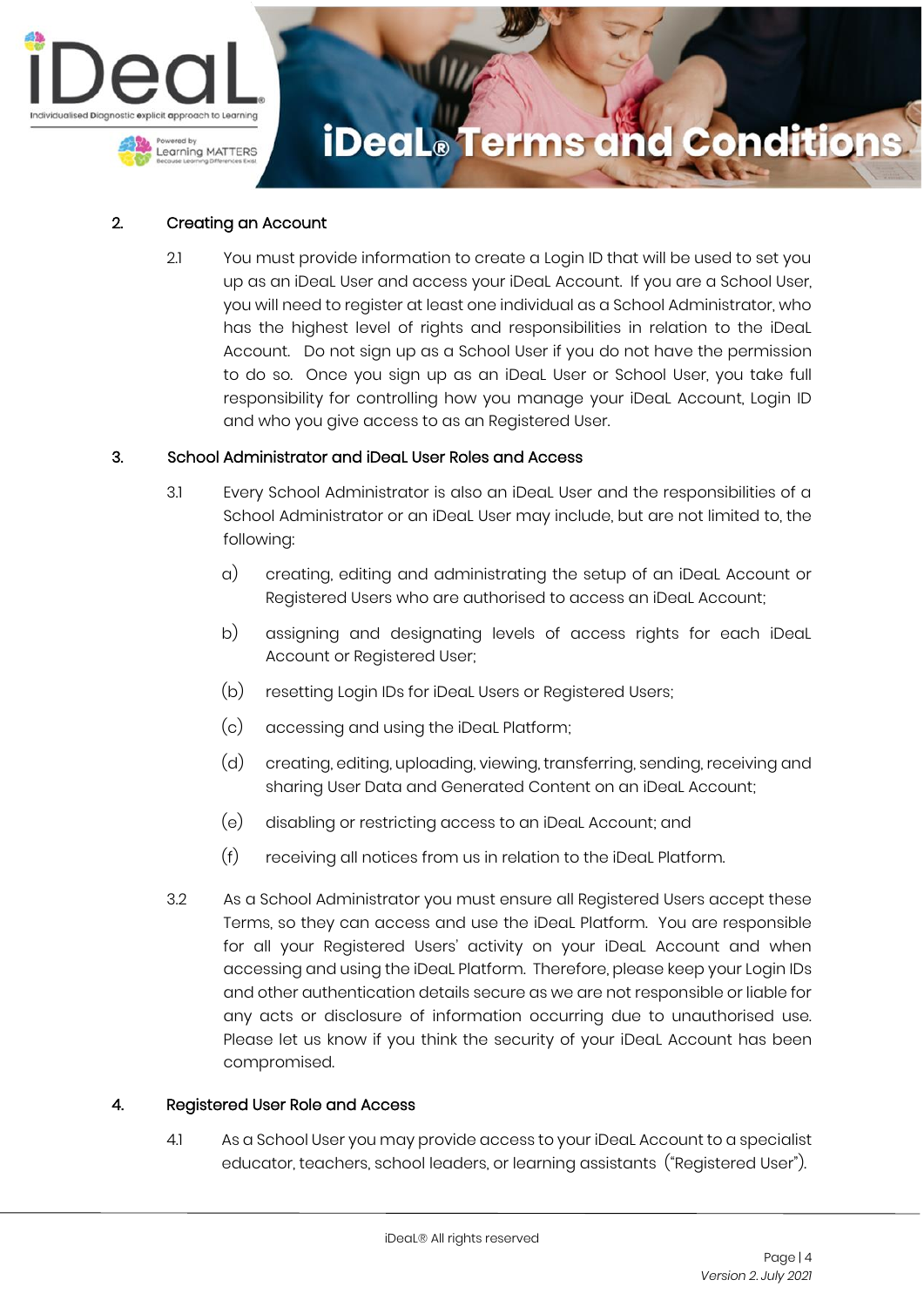



A Registered User will be set up by the School Administrator, who has the ability to authorise access, limit access or revoke access rights of a Registered User. As a School User, it is important you understand the access rights you are granting to Registered Users. A Registered User may, within the limits (if any) authorised by a School Administrator:

- (a) view and access the iDeaL Account and Content;
- (b) authorise transactions, dealings or communications on the iDeaL Platform as authorised by the School User and/or School Administrator;
- (c) access and use the iDeaL Platform; and
- (d) create, upload, transmit, submit, view, share and deal with User Data and Generated Content any other information or data on the iDeaL Account.
- 4.2. As a Registered User, you must comply with the provision of these Terms and tick the box marked "I Agree" to indicate that you agree to these Terms. If you stop working for, or are no longer authorised by a School Administrator and/or School User, you must immediately terminate, or request the School User or School Administrator to terminate, your access to the School User's account and the iDeaL Platform. You must notify us immediately of any breach of security or unauthorised use of the School User's Account or iDeaL Platform, subject to the School Administrator or School User providing consent that you can do so.

### 5. Use of the iDeaL Platform

- 5.1 You are allowed to access and use the iDeaL Platform, including other applications and services that we make available from time to time as part of the iDeaL Platform. You control your iDeaL Account and how you interact with the iDeaL Platform. We grant you a non-exclusive and non-transferable right to use and access the iDeaL Platform for educational purposes and only as permitted in these Terms.
- 5.2 The collection of User Data is controlled by you as an iDeaL User, School User, School Administrator or Registered User. You must ensure that you do not use, hold, or give access to User Data that relates to a third party unless you are authorised to use, hold and disclose that information on behalf of a third party, or the information is already in the public domain. You must ensure that all User Data collected, entered, uploaded, transmitted or dealt with or used on the iDeaL Platform in any way, is representative of User Data obtained from the students in your classroom or school based learning support groups only. You must ensure that these students have consented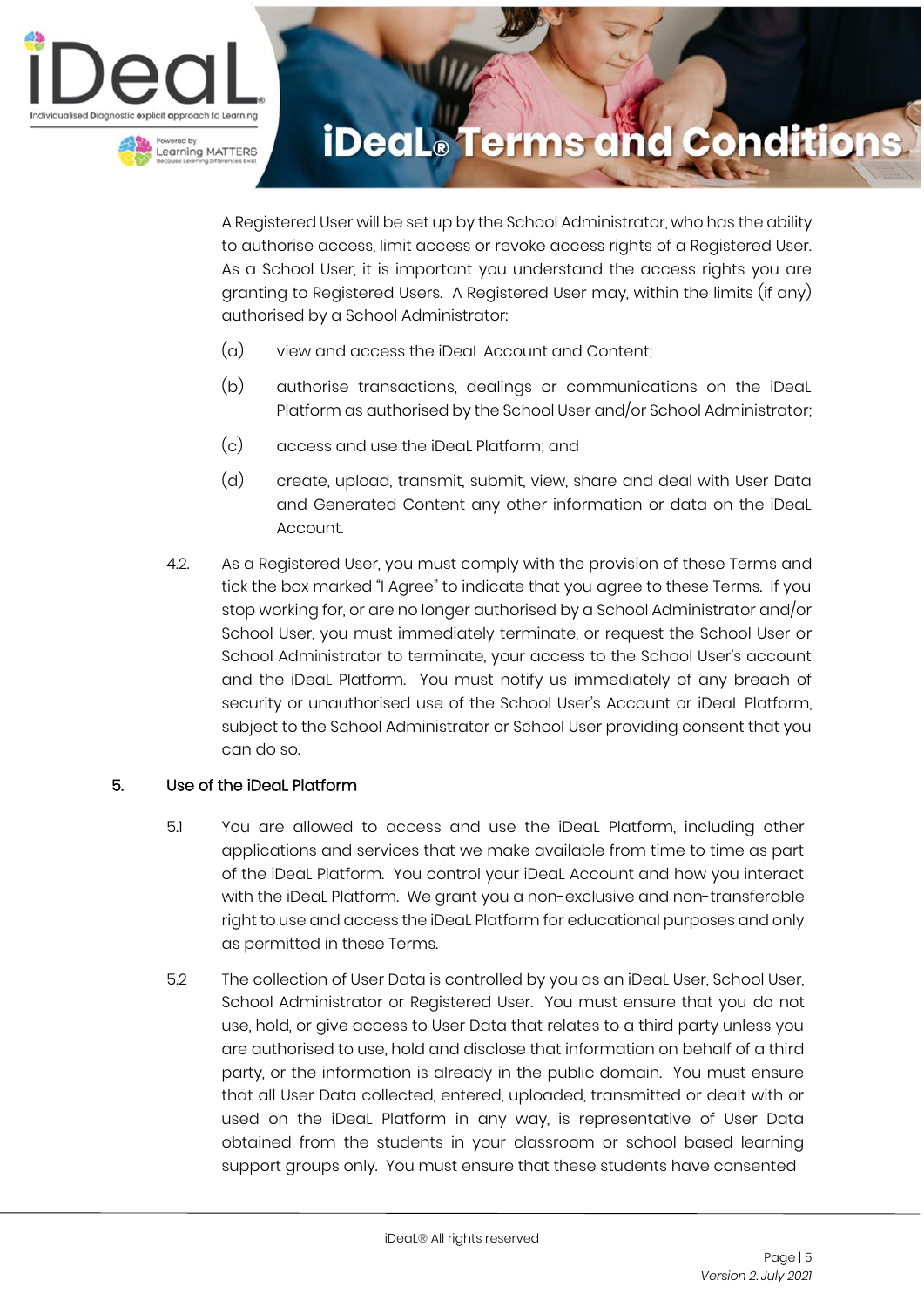

to you using their data as a basis of your User Data, and warrant that you have otherwise obtained all necessary rights in the User Data or consents to use the User Data as may be necessary to permit the access, use and distribution of the User Data as contemplated by these Terms.

- 5.3 By providing us with your email address, you consent to any information we send to you from time to time, including offers and other information about our products and services. However, you can ask us to stop sending you information, but this may stop you from receiving updates, improvements and other offers.
- 5.4 We may from time to time and at our discretion introduce upgrades and updates to the iDeaL Platform. We will use reasonable endeavours to ensure that such upgrades and updates will not affect the core functionality of the iDeaL Platform.
- 5.5 Please do not modify, reverse-engineer, decompile or otherwise interfere with the iDeaL Platform in any way.
- 5.6 We will make reasonable efforts to:
	- (i) maintain our systems associated with the iDeaL Platform free from viruses and other harmful code; and
	- (ii) ensure the functionality of the iDeaL Platform is performed in a professional, workmanlike manner commensurate with educational practices.

### 6. Payment for iDeaL Platform

- 6.1 If you use the iDeaL Platform, you will need to pay a Subscription Fee that can either be paid:
	- (i) monthly with each month paid in advance by direct debit; or
	- (ii) annually paid in advance by direct debit.
- 6.2 All Subscription Fees are exclusive of GST. You are responsible for paying all other fees or taxes associated with your use of the iDeaL Platform.
- 6.3 In order to keep accessing and using the iDeaL Platform, you need to pay your subscription fee. If we do not receive your Subscription Fees, we may charge default interest at annual rate of 2.5% with interest to be calculated daily from the due date to the date of payment, or we may suspend or withhold access to your iDeaL Account until you have paid all amounts owing in full.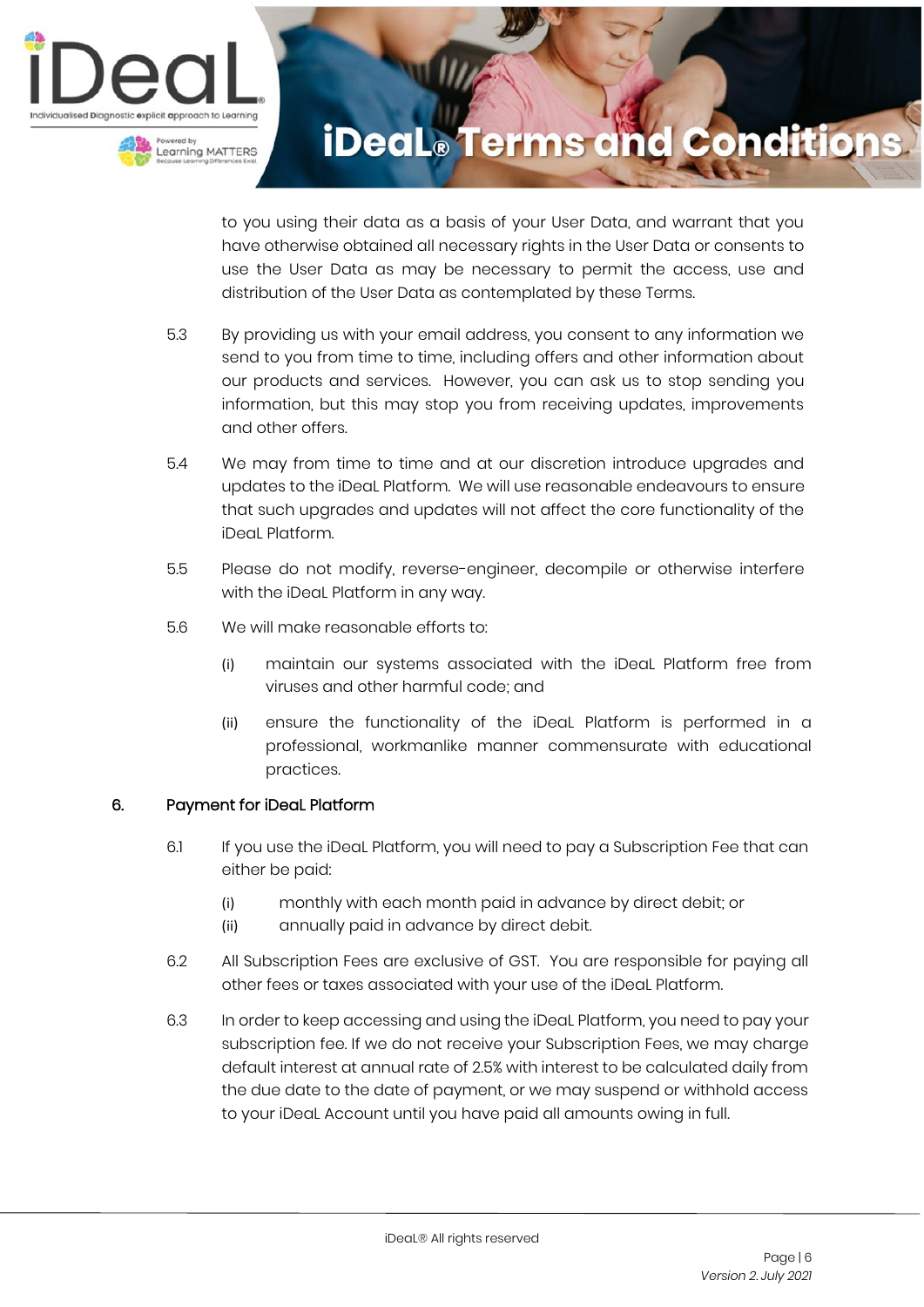

6.4 Let us know of any changes in your contact details, payment details, or any other details that may be relevant and help you access the iDeaL Platform.

#### 7. Review of Subscription Fee

- 7.1 We may review the Subscription Fees by giving you thirty (30) Business Days' notice in writing (the end of which is a "Review Date"), provided that:
	- (a) the reviewed Subscription Fees will be emailed to you; and
	- (b) you object to the reviewed Subscription Fees, you may terminate this Agreement by giving us written notice at least 10 Business Days before the Review Date.
- 7.2 If you terminate this Agreement, the Agreement will be deemed terminated as of the Review Date.
- 7.3 No refunds are given on monthly or annual fees paid in advance, where you terminate this Agreement part way through the period for which you have paid.

#### 8. Terms and Termination

- 8.1 This Agreement will commence on the date that we make the iDeaL Platform available to you via the iDeaL Platform and will continue unless terminated by you or by us as provided in these Terms.
- 8.2 If you commit a material breach of the Terms, we may terminate the iDeaL Platform if: (a) we provide written notification to you about the material breach; and (b) such material breach is not resolved within thirty (30) Business Days of notification, or in the case of a failure by you to pay Subscription Fees in a timely manner after a ten (10) Business Day late payment period.
- 8.3 You have the right to terminate the iDeaL Platform at any time and for no reason. If you terminate the subscription for the iDeaL Platform, you may only do so if you agree to pay the remaining balance of the Subscription Fees payable for the remainder of the subscription period. In the event of an early termination for any reason, your access and use of the iDeaL Platform shall cease immediately.

### 9. Intellectual Property Rights and Data

9.1 As an iDeaL User, School Administrator, School User or Registered User, you will continue to own all of your User Data (as defined above) when you create your User Data or enter or upload it into the iDeaL Platform.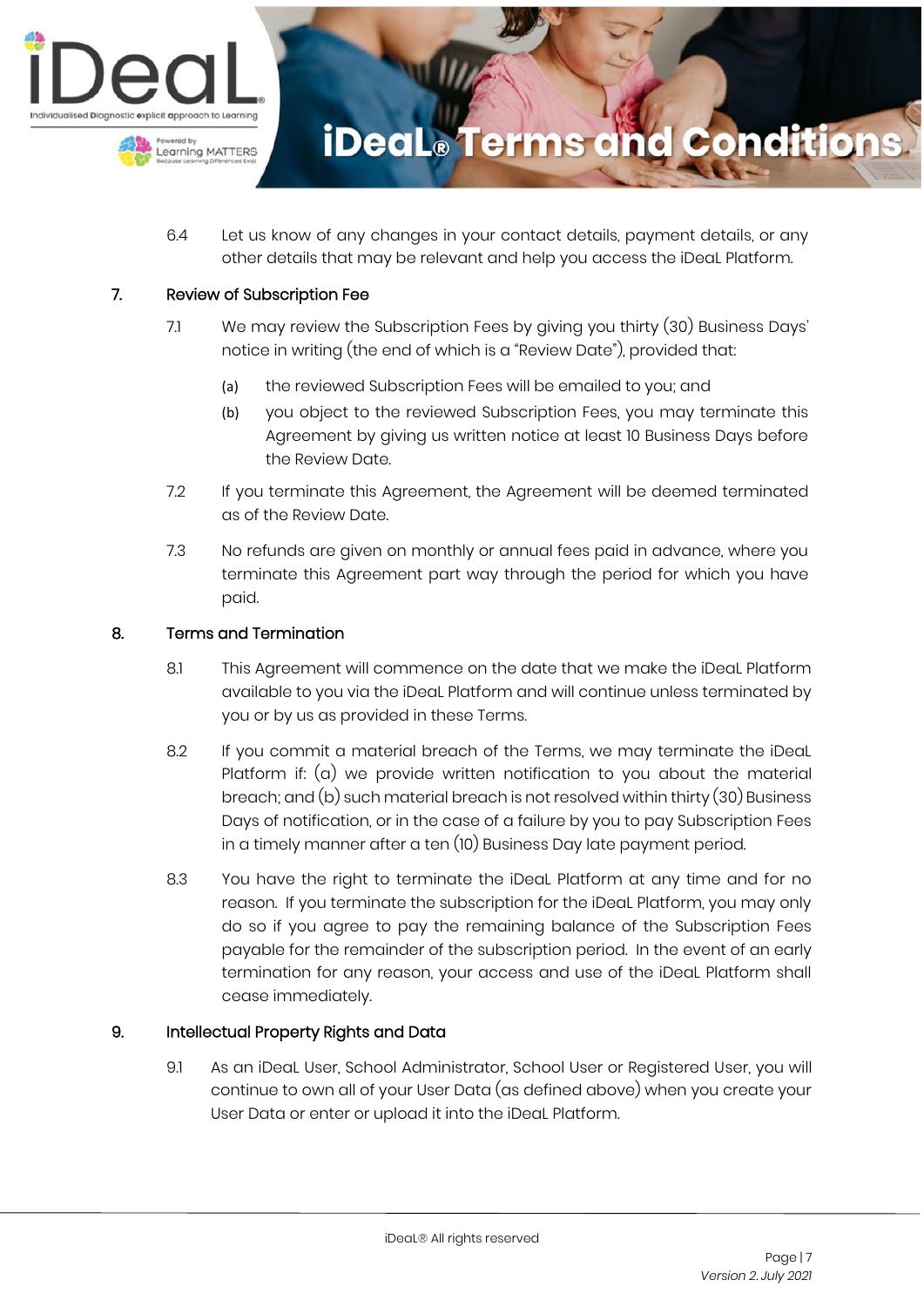

- 9.2 You grant us a non-exclusive, royalty free, irrevocable, fully paid up, sublicensable, worldwide license to use your User Data for any purpose. For clarity, this means that we may use, copy, duplicate, store, reproduce, release, display, perform, publish, distribute and fully exploit the use of your User Data (in whole or in part) once you have entered or uploaded your User Data on the iDeaL Platform.
- 9.3 You are permitted to use and upload any and all of your User Data into a thirdparty management system or other system in an individual student report PDF format, or in any other format agreed in writing between you and Learning Matters Limited.
- 9.4 As soon as your User Data has been uploaded, processed, evaluated or used by us in any way on the iDeaL Platform, it will automatically become Generated Content, Aggregate or Anonymous Data, or iDeaL Technology which is owned exclusively by Learning Matters Limited.
- 9.5 The iDeaL Platform and all materials and services made available to you on the iDeaL Platform, including but not limited to, iDeaL Technology, Generated Content, Aggregate or Anonymous Data and Intellectual Property Rights are the exclusive property of Learning Matters Limited. Therefore, copyright law applies. No iDeaL content or intellectual property is to be used to recreate or create new material for any purpose by any user of any level.
- 9.6 We grant you a non-exclusive, non-transferable, revocable license to use the iDeaL Platform, iDeaL Technology, Generated Content, Aggregate or Anonymous Data and related Intellectual Property Rights on a limited basis and to the extent necessary to:
	- (a) use and access the iDeaL Platform;
	- (b) use and access the Generated Content and Aggregate or Anonymous Data made available to you pursuant to these Terms; and
	- (c) download, photocopy, use, save or print out information derived from the iDeaL Platform, including Generated Content, Aggregate or Anonymous Data, solely for your educational teaching purposes.
- 9.7 You acknowledge and agree that you have a limited and non-transferable right to use Generated Content, iDeaL Technology, Aggregate or Anonymous Data and other information derived from the iDeaL Platform in accordance with the permitted purposes under clause 9.6 and do not have permission to share this information with any third party unless permitted under these Terms.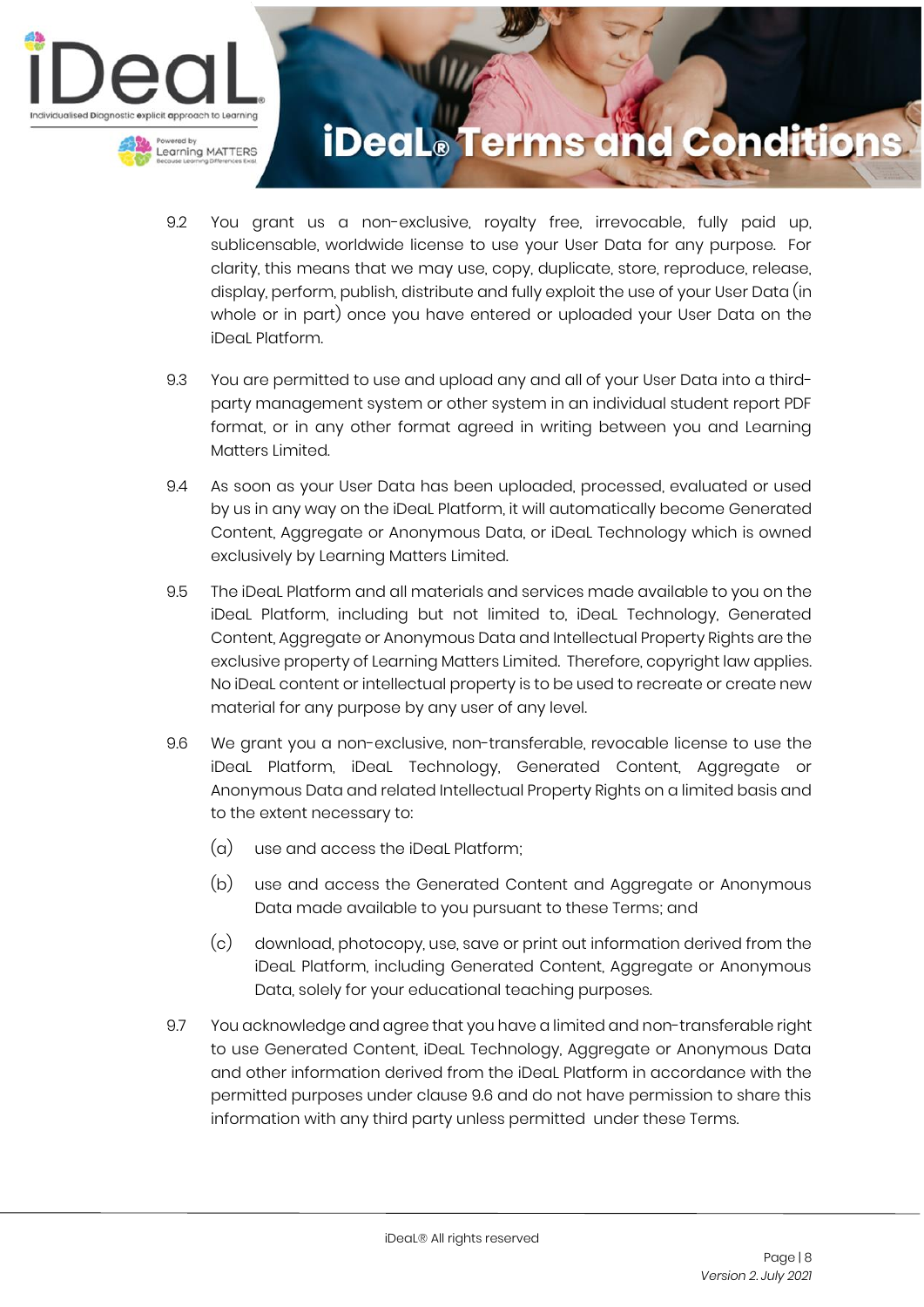

- 9.8 You must not download, copy or store any Generated Content, Aggregate or Anonymous Data, iDeaL Technology or any other content or information derived from the iDeaL Platform on any other third-party management system or other system.
- 9.9 You must not make any changes to the copyright and other intellectual property notices displayed in any of the content on the iDeaL Platform, including any Generated Content, iDeaL Technology, Aggregate or Anonymous Data.
- 9.10 For clarity, Learning Matters Limited owns all the iDeaL Accounts that you use to access the iDeaL Platform along with any rights of access to Generated Content, Aggregate or Anonymous Data or iDeaL Technology, but excluding User Data or School Student Data.
- 9.11 We will make all iDeaL Technology, Generated Content , Aggregate or Anonymous Data readily available to you in accordance with these Terms, subject to your payment of the Subscription Fees, paid monthly in advance or annually on a rolling twelve (12) month basis. Fees may be charged by us, if you require Generated Content over 12 months old.
- 9.12 Pursuant to clause 9.3, you may use the iDeaL Platform to distribute your User Data to parties which you approve, including School Administrators, iDeaL Users or Registered Users. However, we shall not be responsible or liable for: (a) your failure to maintain or update School Administrators, iDeaL User or Authorised Users; or (b) any unauthorised use, sharing or disclosure of any Login IDs provided to iDeaL Users, School Administrators or Registered Users.
- 9.13 We shall retain all rights, title and interest (including all Intellectual Property Rights) in and to the iDeaL Platform, iDeaL Technology, Generated Content, Aggregate or Anonymous Data and all information, data, materials and content related thereto (excluding User Data and School Student Data) and all modifications and derivative works.

### 10. Aggregate / Anonymous Data

- 10.1 You agree that we will have the right to generate Aggregate / Anonymous Data and that all Aggregate / Anonymous Data will be deemed to be iDeaL Technology, which we may use for any purpose during or after the term of this Agreement (including without limitation) to:
	- (a) develop and improve our products and services;
	- (b) analyse and gain understanding as to how the iDeaL Platform is being used;
	- (c) market the iDeaL Platform; and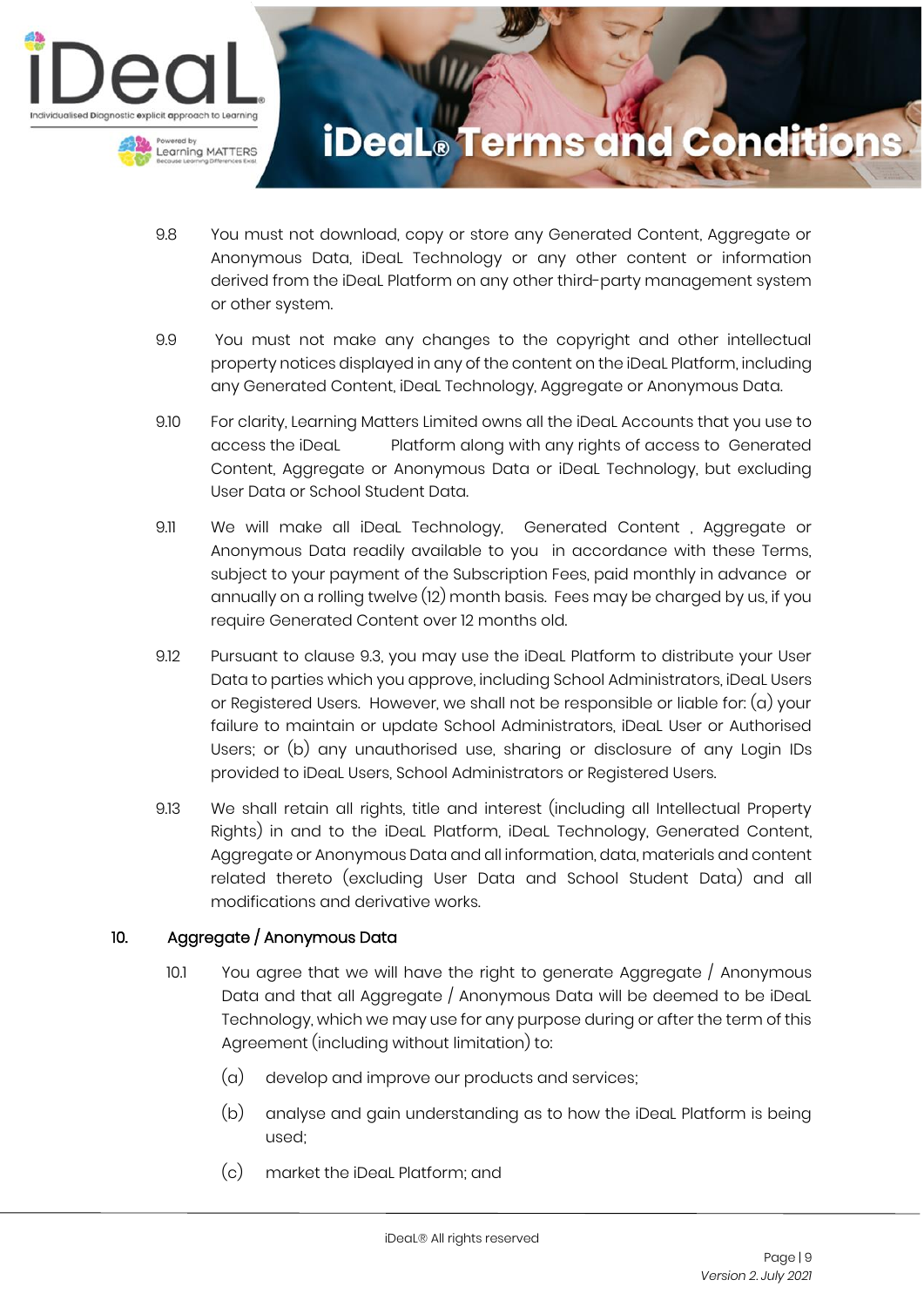

- (d) generate and distribute reports, research and insights and other materials to third parties and other customers or users of the iDeaL Platform which may or may not be associated with you or your Registered Users.
- 10.2 We will only disclose Aggregate / Anonymous Data externally in a de-identified (anonymous) form that does not identify you or your Registered User, and that is stripped of all persistent identifiers. You are not responsible for our use of Aggregate / Anonymous Data.
- 10.3 We may collect and upload User Data from a third party provided that:  $(a)$  we have a data sharing or licence agreement in place with the third party or the third party is a user of the iDeaL Platform and records User Data directly on or through the iDeaL Platform; and (b) your user settings provide, or you have previously authorised us to collect User Data from the third party and you pay all applicable fees (if any) for collecting and uploading that third party's User Data into iDeaL Platform.

### 11. Content Security

- 11.1 You acknowledge that:
	- $\alpha$  given the nature of how User Data is transmitted, we cannot quarantee the security of User Data being transmitted;
	- (b) you transmit User Data on and through the iDeaL Platform at your own risk; and
	- (c) if you become aware of any problems with the security of User Data, you must immediately notify us of the problem by email.
- 11.2 We will use all reasonable endeavours and precautions to keep Data secure once you have provided User Data on or through the iDeaL Platform.
- 11.3 We use industry standard procedures to store, preserve, access and grant access to User Data, including performing daily backups of data which is retained for 31 Business Days for disaster recovery purposes. We encourage you to perform regular backups of User Data, and you acknowledge that we are not responsible or liable in any way for the failure to store, preserve, access or grant access to User Data that you transmit, store, archive or otherwise make available on the iDeaL Platform.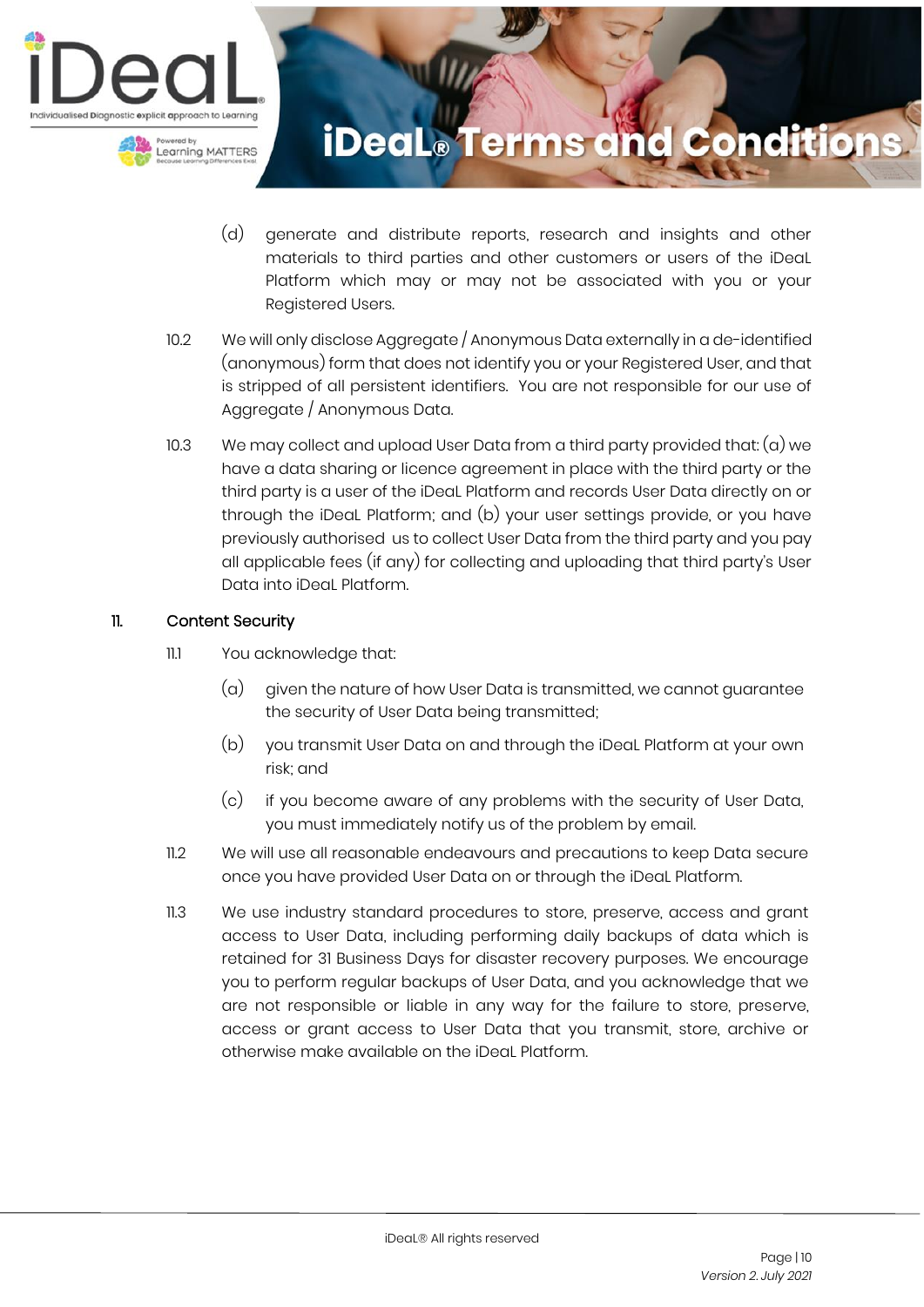

- 11.4 We have no obligation to screen or monitor any User Data provided by iDeaL Users, School Administrators or Registered Users. If we become aware or have any reason to believe that User Data is violating these Terms or any laws or regulations, we may in our sole discretion remove and/or delete the applicable User Data, suspend and/or terminate the iDeaL Account, including the iDeaL Users, School Administrators and Registered Users' access to the iDeaL Platform.
- 11.5 We allow you to download, upload, store, archive, access or grant access to the User Data,Generated Content, Aggregate / Anonymous Dataat any time in the iDeaL Platform as provided in these Terms.

#### 12. Technical Requirements and Restricted Use

- 12.1 In order to use the iDeal Platform, you agree that your equipment, operating system, browser and software must meet the minimum standards determined by us. You will be responsible for all costs associated with any change to your systems and/or data required to meet our technical and/or data standards.
- 12.2 The minimum and technical data standards may need to be altered by us from time to time. You agree that we can revise those required technical or data standards (in whole or in part) so you can continue to use the iDeaL Platform.
- 12.3 You agree to:
	- (a) obtain all necessary rights, releases and consents to allow User Data to be collected, used and disclosed on the iDeaL Platform and grant us the rights set out in these Terms;
	- (b) use the iDeaL Platform in compliance with our Privacy Policy. You should read the **Privacy Policy**. This tells you more about how we handle personal information and forms part of these Terms.
	- (c) not submit, collect or use any personally identifiable information (other than personal information about those third parties who have consented to you using their personal information; or
	- (d) not take any action that would cause us, the iDeaL Platform or the iDeaL Technology (including Intellectual Property Rights) to become subject to any terms or obligations of a third party (including open source license terms).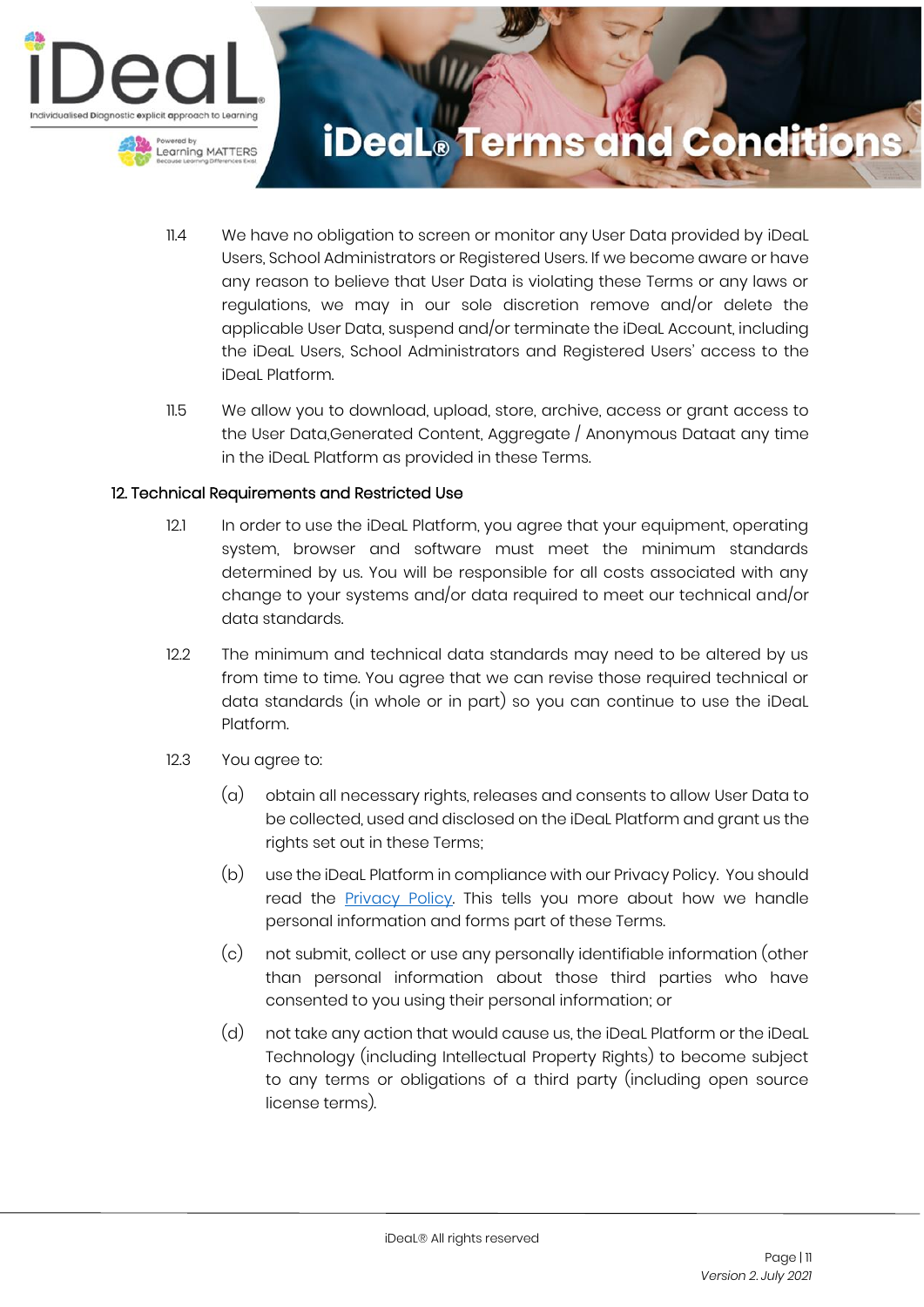

- 12.4 You represent and warrant that the collection, use and disclosure of User Data will not violate any third-party rights, including intellectual property, privacy or copyright rights.
- 12.5 All User Data is controlled by you as either an iDeaL User, School User, or School Administrator or Registered User. You must ensure that you do not hold or give us access to User Data that relates to a third party unless you are authorised to hold and disclose that information on behalf of a third party, or the information is already in the public domain.
- 12.6 If you receive any take down requests or infringement notices relating to User Data or your use of third-party products, you must promptly stop using the related item with the iDeaL Platform and notify us.
- 12.7 If we receive any take down requests or infringement notices relating to User Data or your use of third-party products, we may respond in our sole discretion and will notify and consult with you on the next steps.
- 12.8 You must not sell, resell or provide to third parties any of the User Data, Generated Content, materials or services provided by us on the iDeaL Platform unless permitted under these Terms.
- 12.9 You indemnify us against all claims, costs, damages and loss arising from your breach of any of these Terms or any obligation you may have to us, including (but not limited to) any costs relating to the recovery of any Subscription Fees that are due but have not been paid to you.

### 13. Confidential Information

- 13.1 Each party will preserve the confidentiality of all Confidential Information of the other obtained in connection with these Terms. Neither party will, without the prior written consent of the other, disclose or make any Confidential Information available to any person, or use the same for its own benefit, other than as contemplated by these Terms.
- 13.2 Each party's obligations under this clause will survive the termination of these Terms.

### 14. Warranties

- 14.1 You warrant that:
	- (a) You have the power and authority to enter into these Terms and where you have registered to use the iDeaL Platform on behalf of another person, you have the authority to agree to these Terms.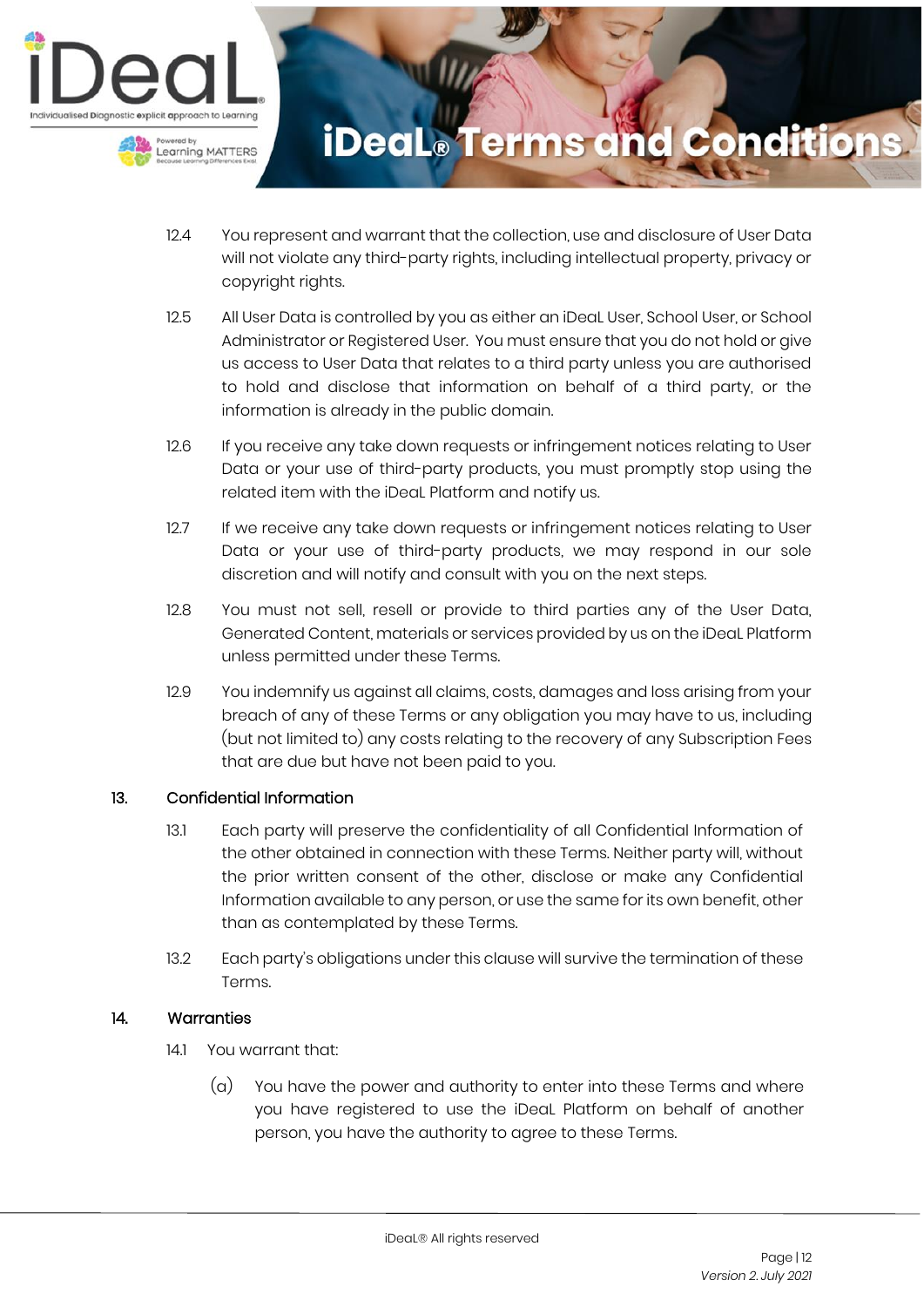

- (b) You own all rights, title and interest in and to the User Data, or have otherwise secured all necessary rights in the User Data or consents to use the User Data as may be necessary to permit the access, use and distribution of the User Data as contemplated by these Terms, or as otherwise authorised by you through the iDeaL Platform.
- (c) The User Data does not include any virus, worms, Trojan horse or other harmful, malicious or disabling code or device that is designed to damage or allow unauthorised access to the iDeaL Platform.
- (d) The User Data will not violate, infringe, misappropriate or otherwise interfere with any copyright, trade mark, trade secrets, right of privacy or publicity, or any other intellectual property rights, proprietary or any other right of any person or entity;
- (e) The User Data will not contain any material which is unlawful, harmful, abusive, obscene, threatening, libellous or defamatory, false or inaccurate or violate any applicable local or international law.
- 14.2 If you are entering into the Agreement and are acquiring the iDeaL Platform for the purposes of a business the Consumer Guarantees Act 1993 will not apply except as expressly set out in these Terms.
- 14.3 We give no warranty about the iDeaL Platform. Without limiting the foregoing, we do not warrant that the iDeaL Platform will meet your requirements or that they will be suitable for any particular purpose. For clarity, all terms, conditions, representations and warranties are excluded to the maximum extent permitted by law.

### 15. Limitation of Liability

- 15.1 We exclude all liability to you (whether by damages or otherwise) for any consequential, economic or indirect loss or damage arising out of the Terms or use of the iDeaL Platform. This exclusion applies whether our liability arises in contract, tort (including negligence) or otherwise.
- 15.2 If you suffer loss or damage as a result of our negligence or failure to comply with these Terms, any claim made by you against us arising from our negligence or failure will be limited in respect of one incident, or series of connected incidents, to the Subscription Fees paid by you in the previous 12 months.
- 15.3 We are not responsible for any failure to provide the iDeaL Platform where such failure is caused, or contributed to, by an event outside our reasonable control.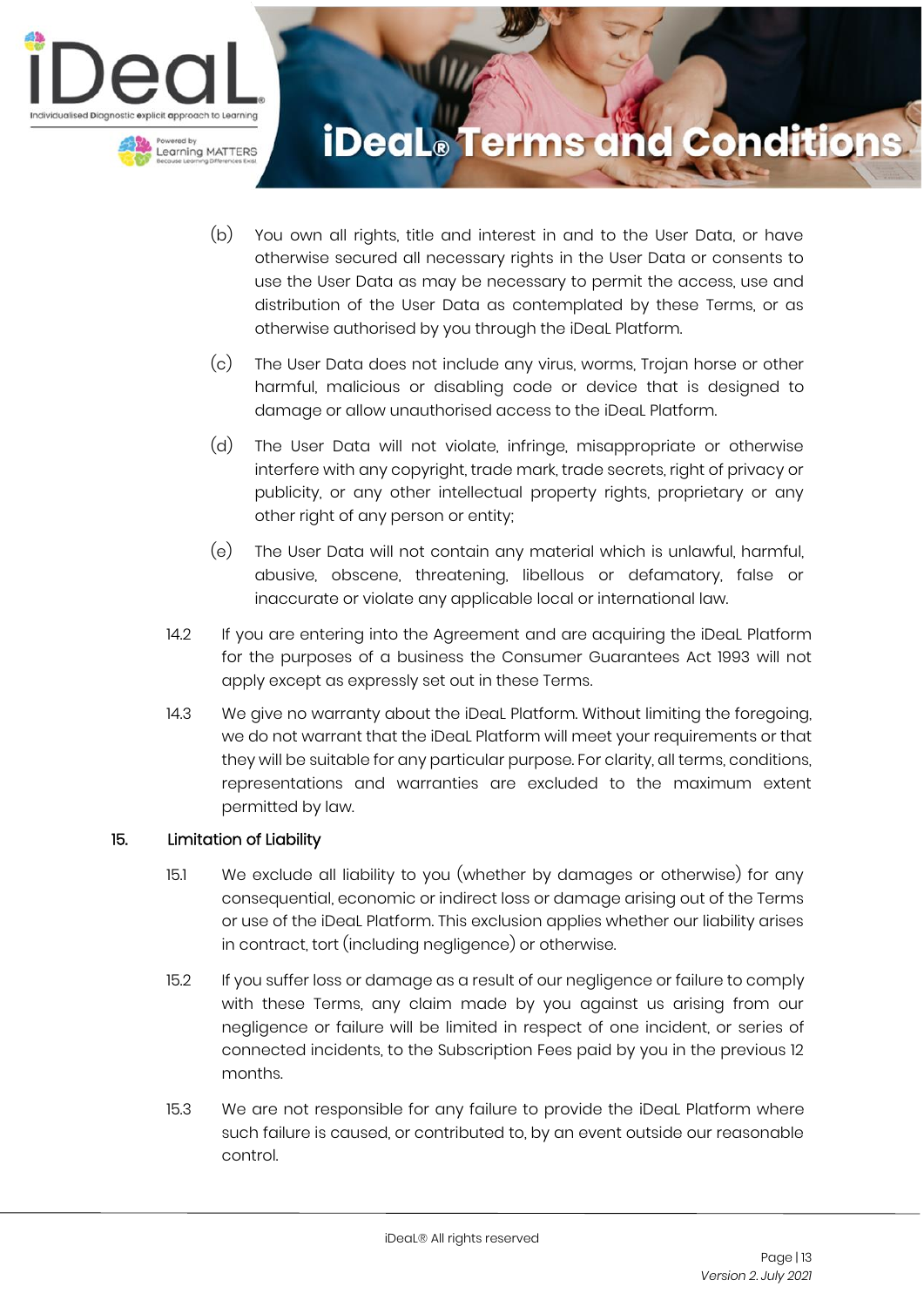

- 15.4 We do not provide any guarantee and have no liability to you in respect of the communications and computer links between you and us (or you and your School Administrator or Registered Users) allowing access to the iDeaL Platform.
- 15.5 If you are not satisfied with the iDeaL Platform, your sole and exclusive remedy is to terminate these Terms.

### 16. International Access

16.1 We make no claim that the iDeaL Platform or any User Data may be lawfully viewed or downloaded outside of New Zealand. If you, as an iDeaL User, School Administrator, School User or Registered Users access the iDeaL Platform and User Data outside New Zealand, then you are responsible for compliance with the laws of the applicable jurisdiction.

#### 17. General

- 17.1 Neither party will be responsible for any act, omission or failure to fulfil its obligations under these Terms if such act, omission or failure arises from any cause reasonably beyond its control.
- 17.2 You acknowledge that you have carried out all appropriate investigations and relied on your own knowledge or independent advice or both in assessing the risk, contingencies and circumstances that could affect your decision to enter into the Terms and use the iDeaL Platform.
- 17.3 Any notice, document, request, demand or other communication ("notices") to be given by the parties to each other by email or via the iDeaL Platform. The email address for you and us are those specified during the registration process.
- 17.4 You may not assign or sublet its rights under these Terms without our prior consent, to be given in our sole discretion.
- 17.5 Where the Terms prohibit you from undertaking any action, you will be responsible for ensuring that your specialist educators, teachers, school leaders, or learning assistants observe the same prohibitions.
- 17.6 The Terms are governed by the laws of New Zealand and you agree to submit to the exclusive jurisdiction of the courts of New Zealand.
- 17.7 Where any term or provision in the Terms is invalid, illegal or otherwise contrary to statutory or common law rule, such term or provision shall be deemed replaced by a term or provision that is valid and enforceable and which comes closest to expressing the intention of the term replaced.